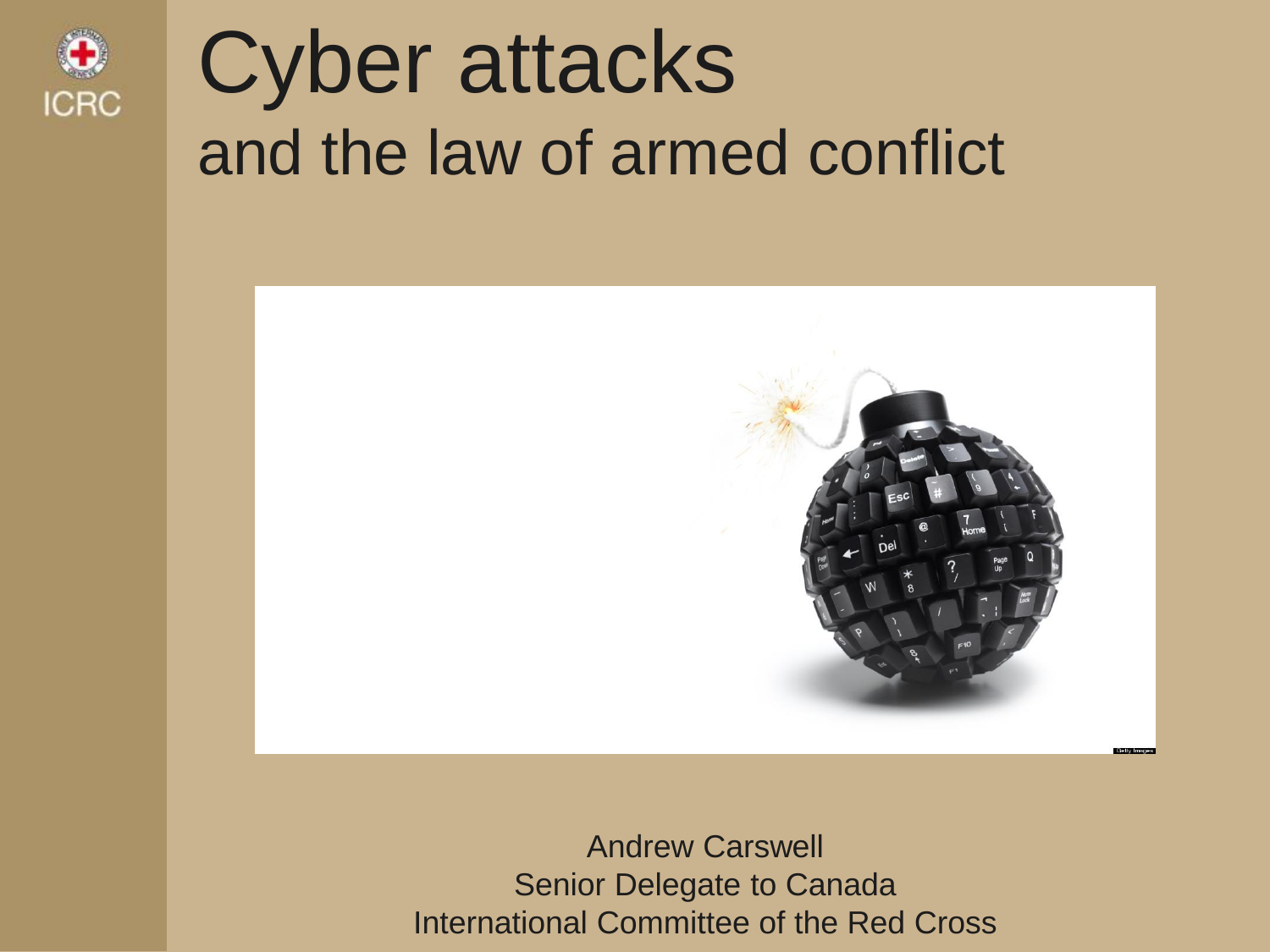

#### International law governing cyber "attack"

*\_\_\_\_\_\_\_\_\_\_\_\_\_\_\_\_\_\_\_\_\_\_\_\_\_\_\_\_\_\_\_\_\_\_\_\_\_\_\_\_\_\_\_\_\_*

- UN Charter law
	- *Jus ad bellum*



- International humanitarian law
	- *Jus in bello*

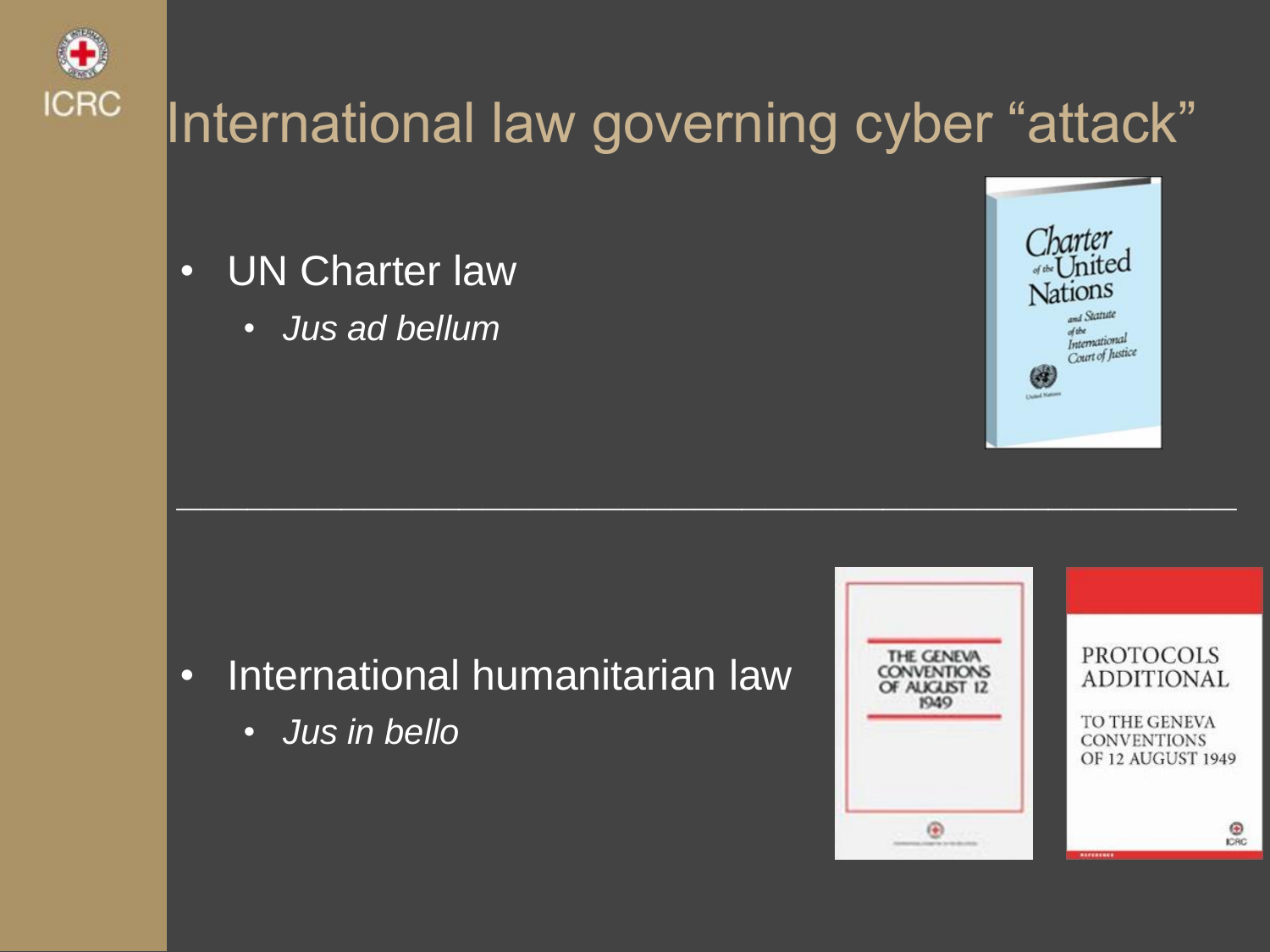

#### Legal classification of cyber events **IHAH HYH**<br>Iaw **Internal Conflict Tensions or disturbances LOAC International Conflict** GC **I Internal conflict human rights International law National law** GC art.3 AP II AP I Law of armed PEACE | CONFLICT

#### **non-international international**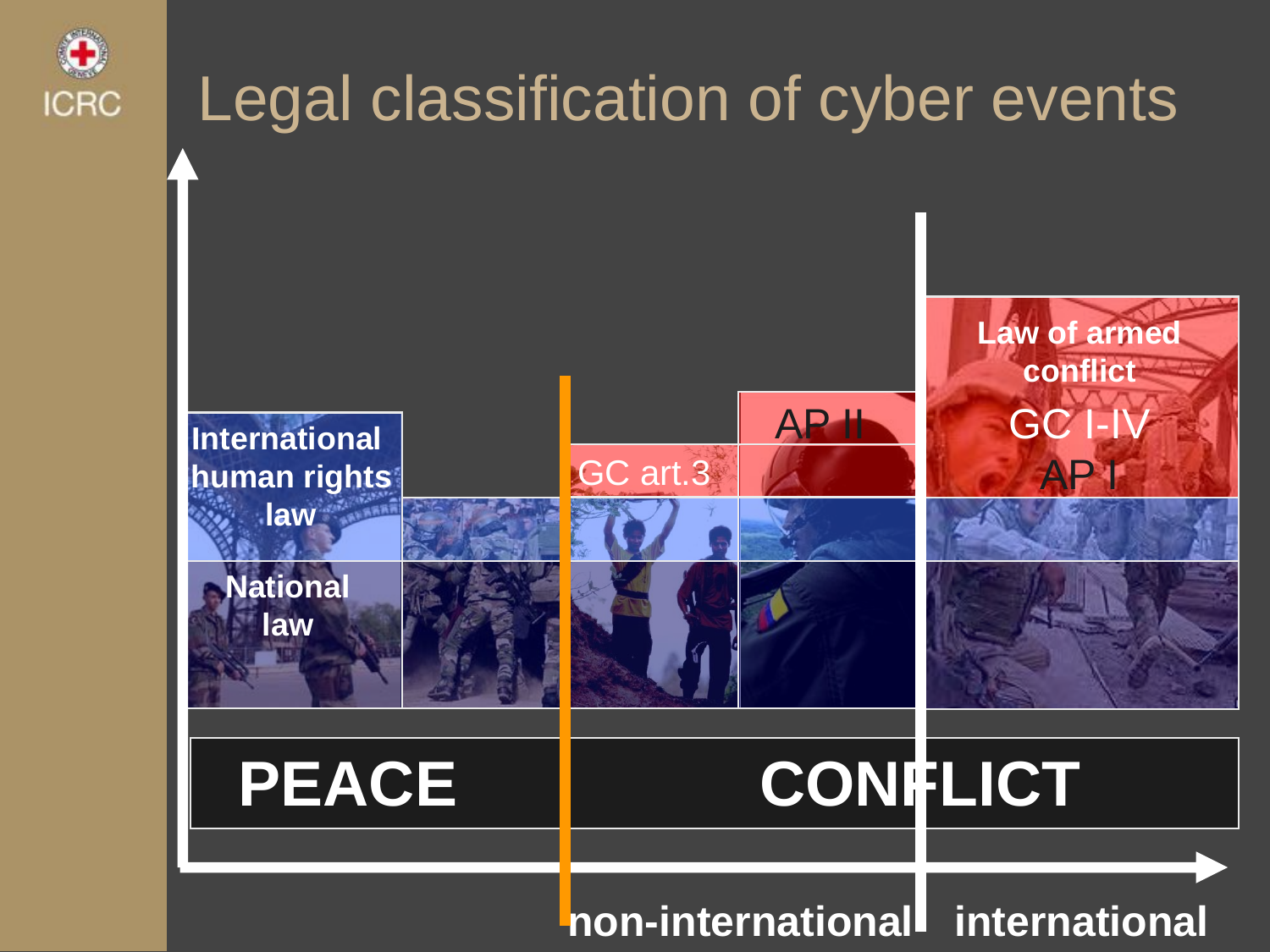

## International armed conflict

- Common article 2 of the Geneva Conventions
- *Prosecutor v. Tadic*, ICTY *"a resort to armed force between States"*
- Attribution…
	- $\triangleright$  to State directly
	- $\triangleright$  or via a proxy

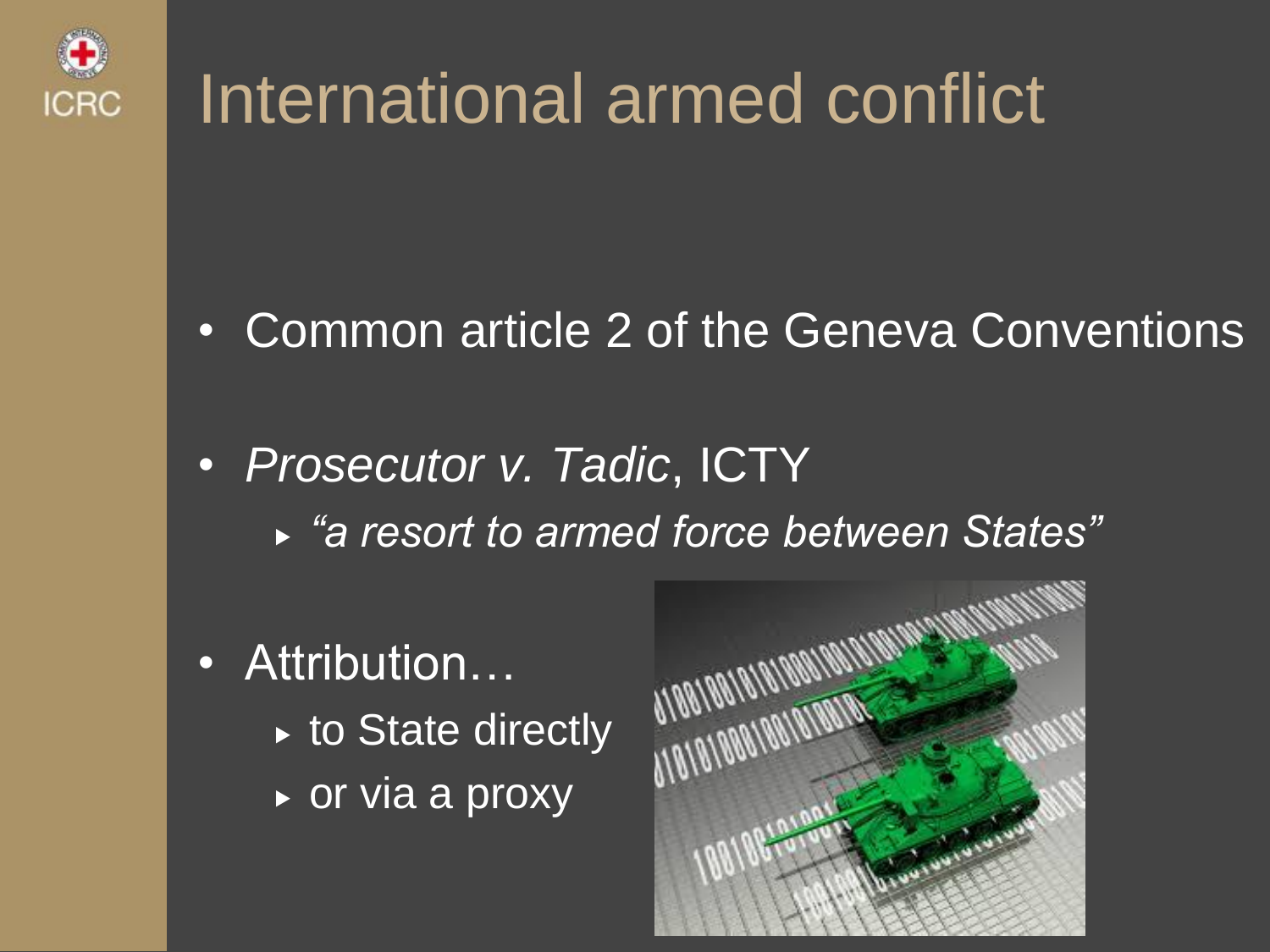

# Non-international armed conflict

- Common article 3 of the Geneva Conventions ► ICTY+: organization of parties, intensity of hostilities
- Organization
	- ► C2, weapons, ability to apply LOAC, sanctions...
	- Virtual organizations?
- Intensity
	- ▶ Cyber event within existing NIAC
	- ► Cyber alone
- Attribution…

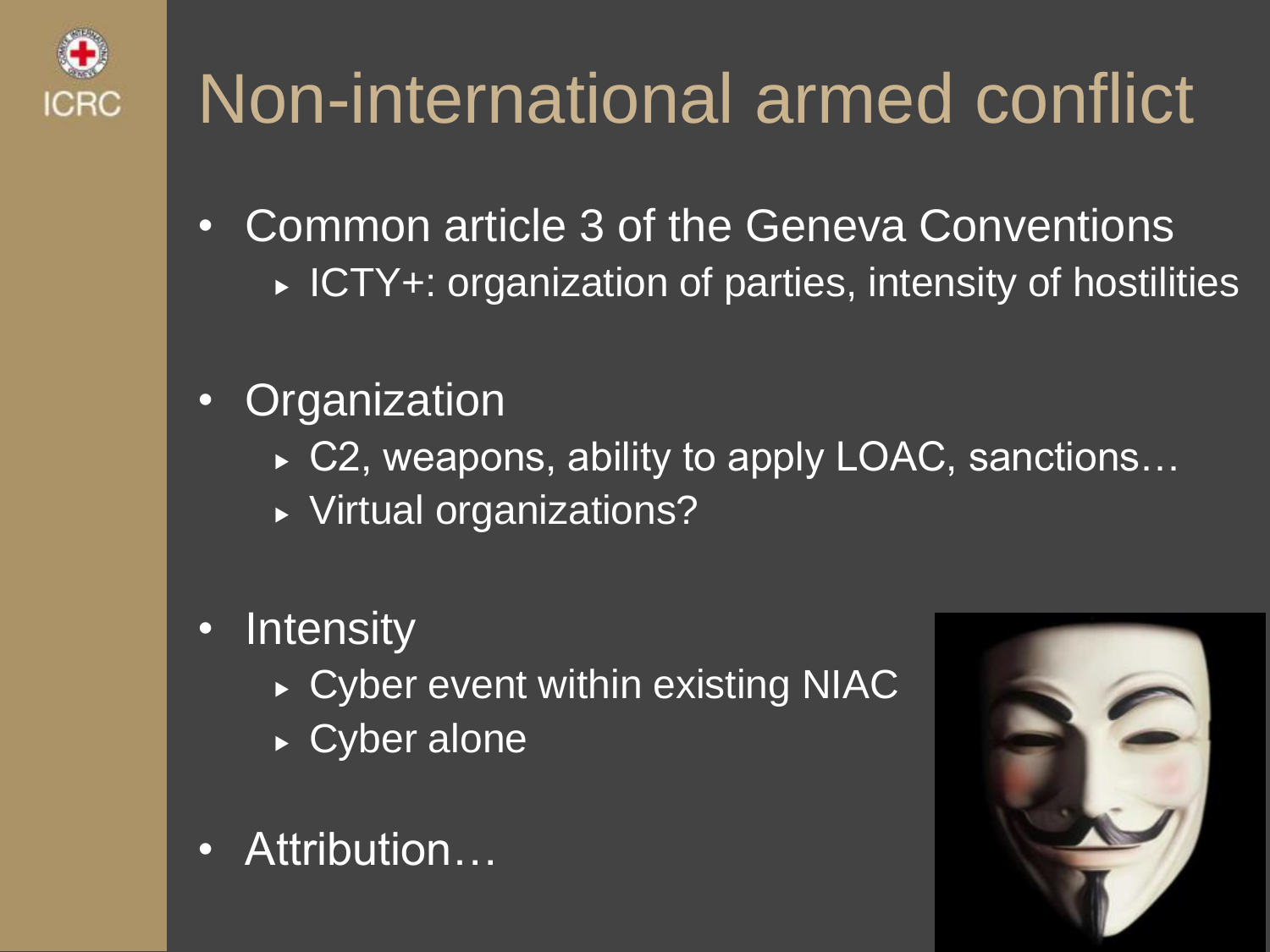

### Targeting concepts distilled

#### Attack subject to:

- 1) Military necessity
- 2) Distinction
- 3) Proportionality
- 4) Precaution
- 5) Humanity (limitations on means and methods)

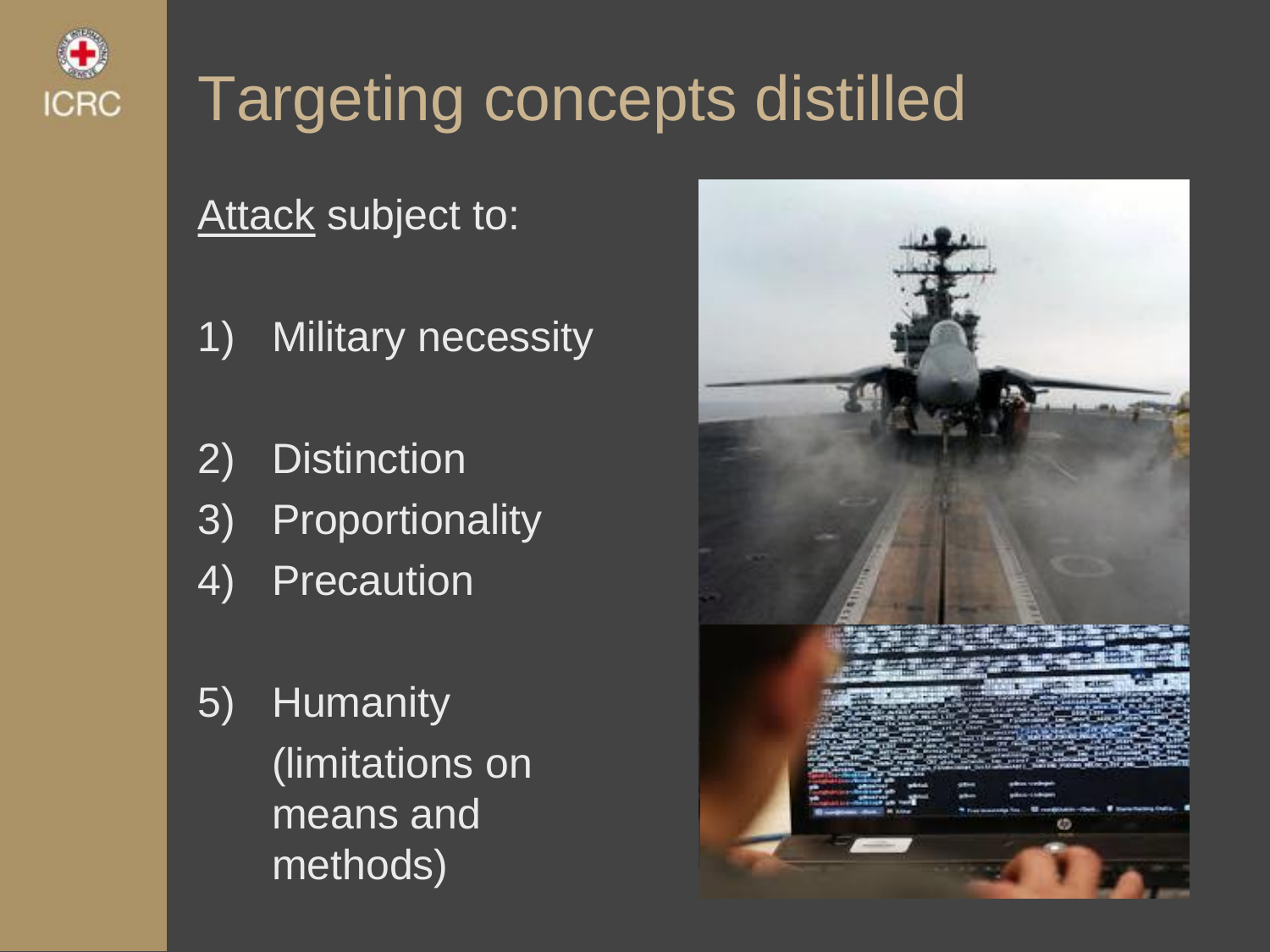

# Defining "attack" in LOAC

*Acts of violence against the adversary, whether in offence or defence*

Art 49(1) AP I

• Tallinn Manual:

*A cyber attack is a cyber operation, whether offensive or defensive, that is reasonably expected to cause injury or death to persons or damage or destruction to objects*

Tallinn Manual, Rule 30

• Does impairment of function equate to "damage"?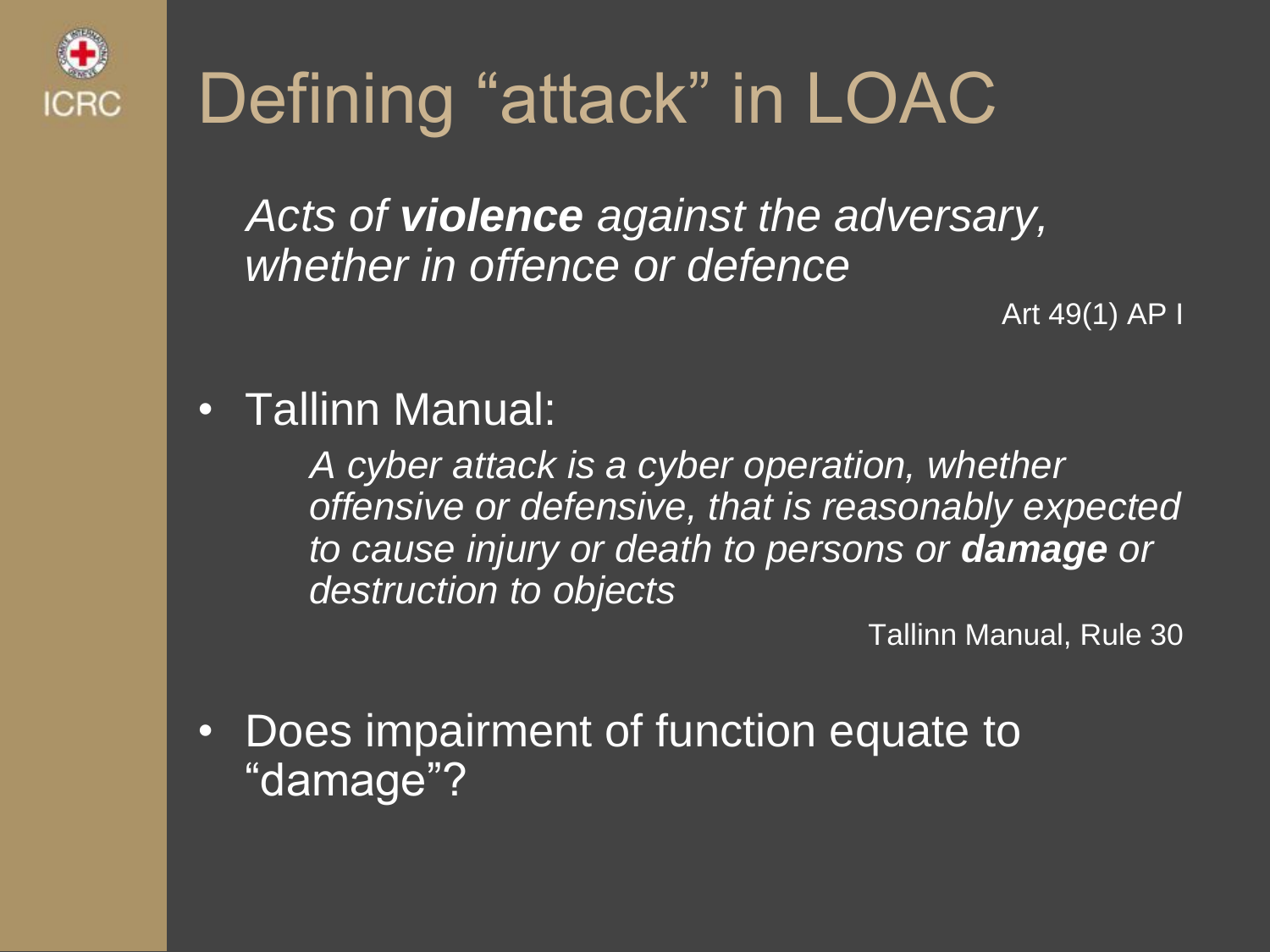

#### "Attacks"?

- Disrupting civilian power grid
- Denial of internet banking service
- Blocking BBC website
- Blocking access to Facebook
- Disrupting water treatment plants

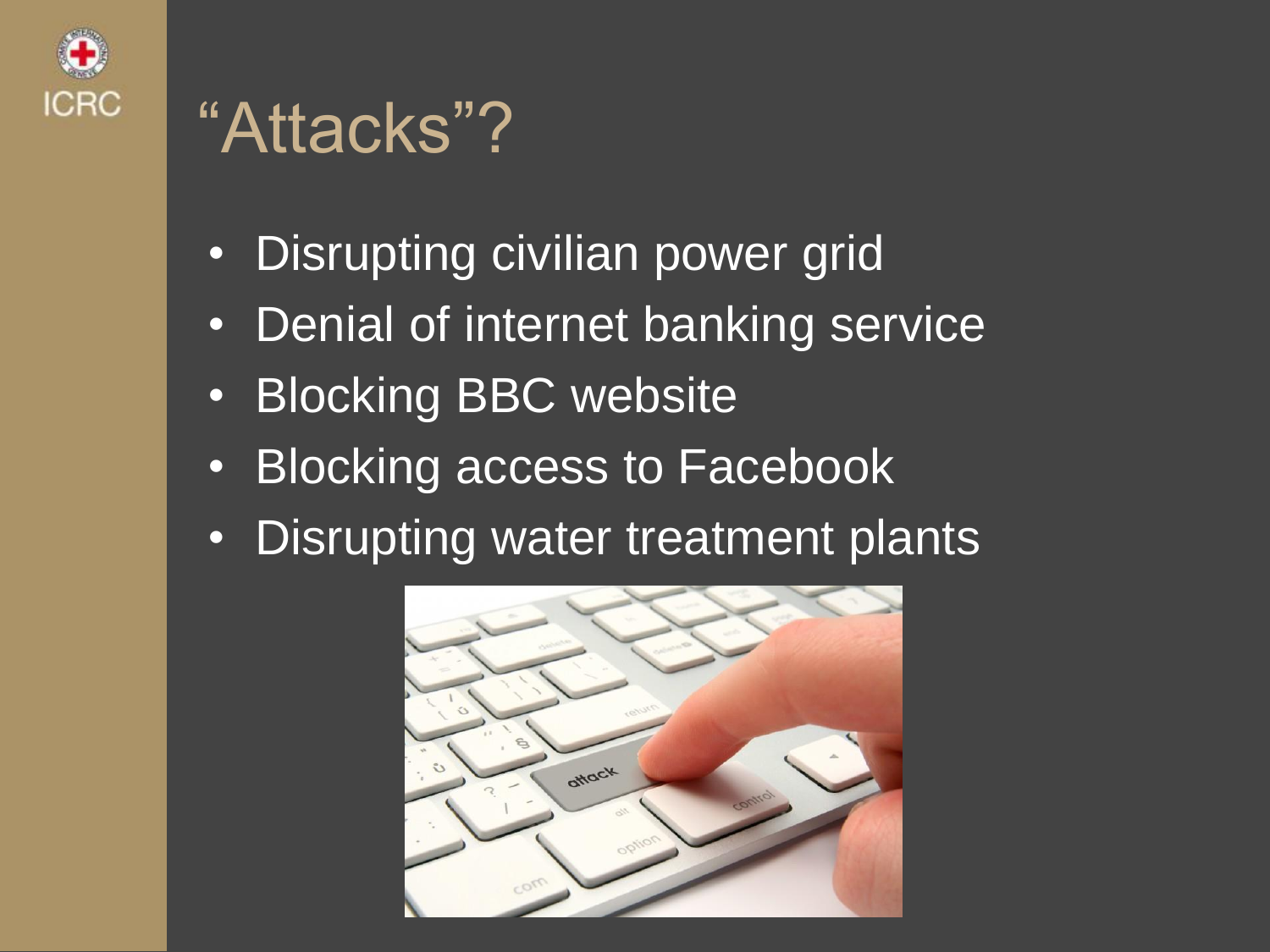

## Distinction in attack

- Persons
	- ▶ Fighting forces vs. civilians
- Objects
	- ► Civilian objects vs. military objectives
	- **Military objectives:** 
		- Objects which by their **nature, location, purpose** or **use** make an effective contribution to military action
		- And whose destruction, capture or neutralization offers a definite military advantage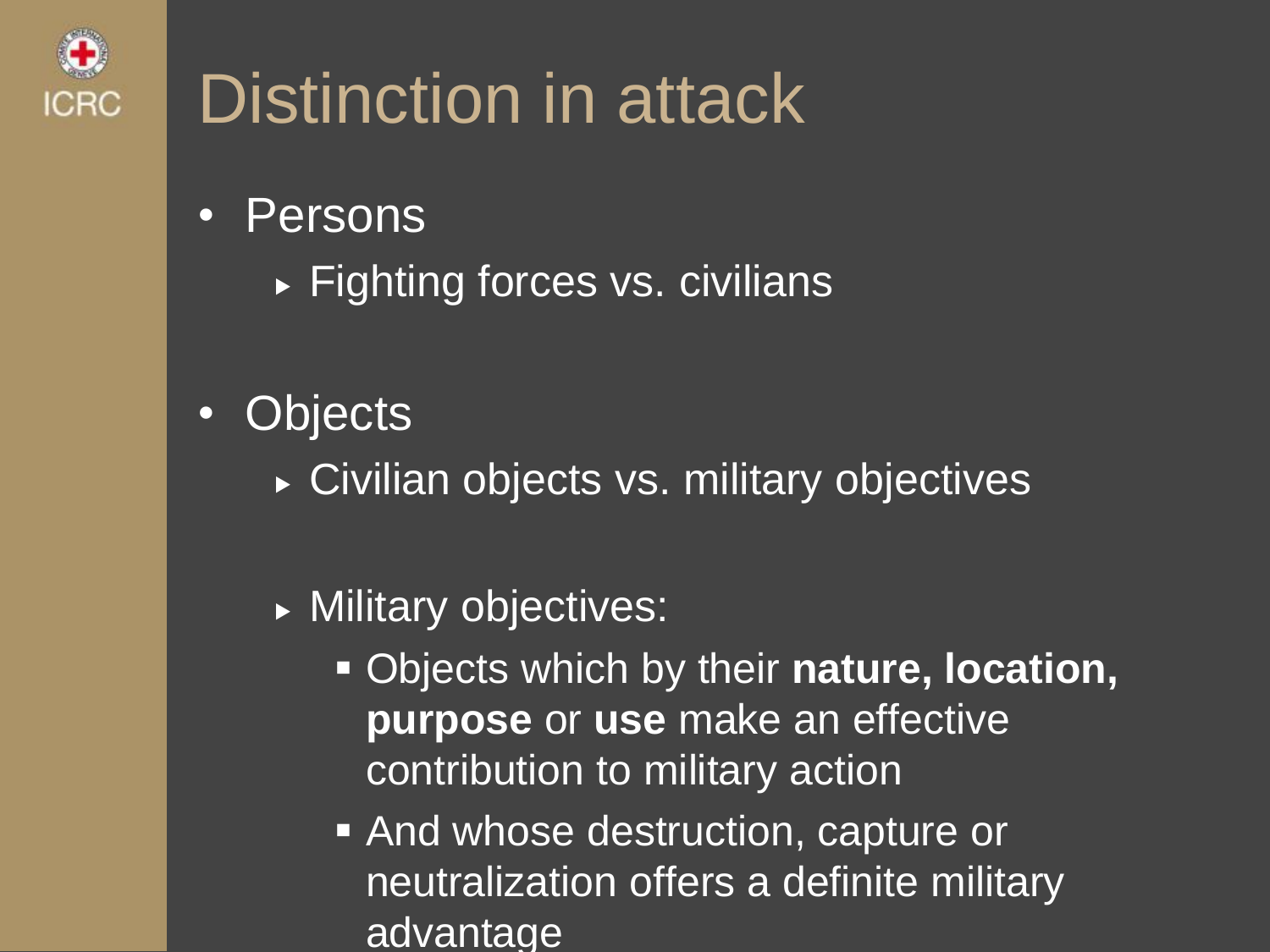

## Distinction in attack

- Dual use objects
- Cyber infrastructure as a target
- Geographical limit of the conflict
- Law of neutrality in cyberspace

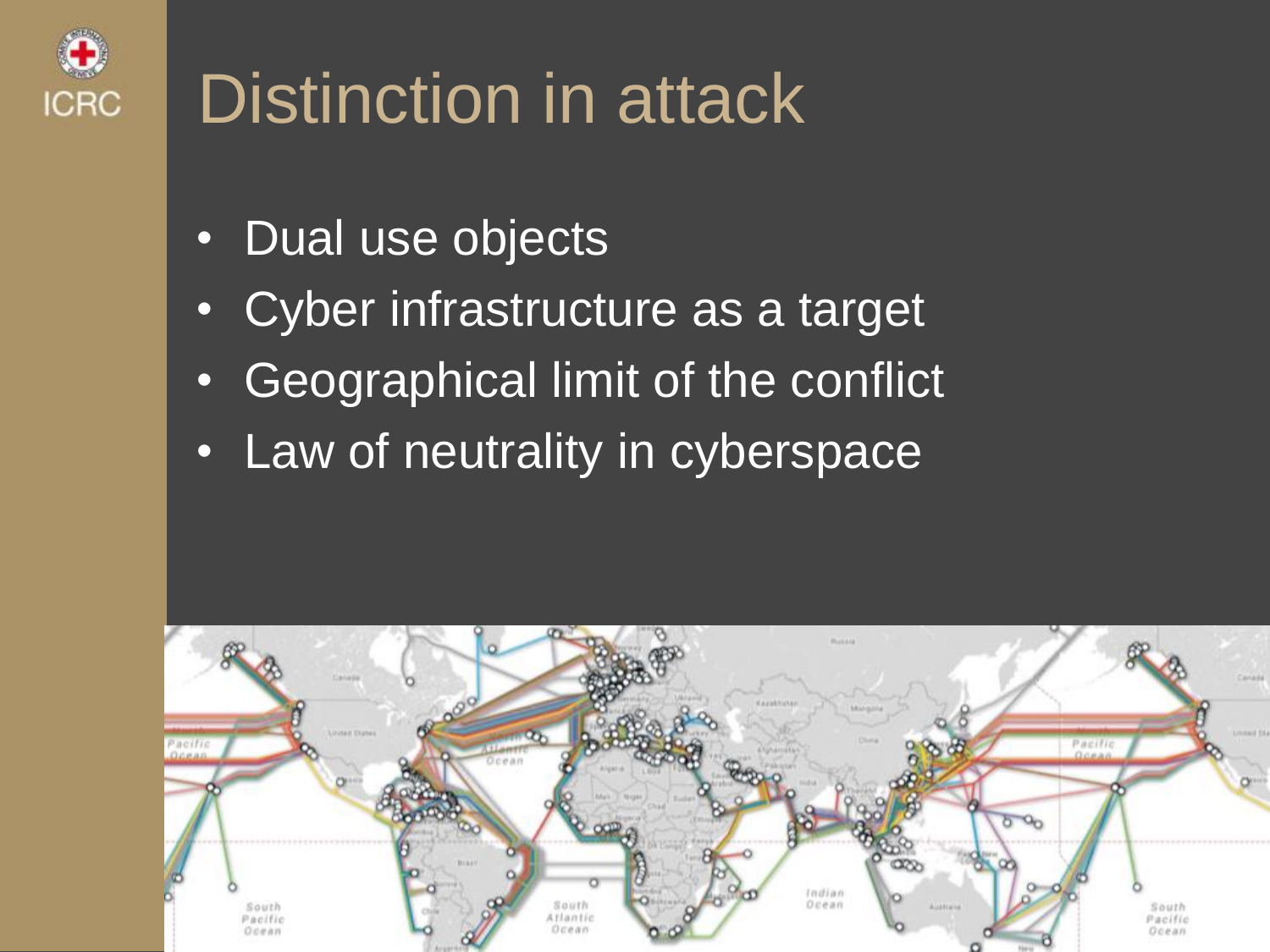

### Distinction in attack

*Indiscriminate attacks are prohibited* Art  $51(4)(c)$  AP I

- ▶ Not directed at a specific military objective
- ► Employ method or means which cannot be directed at a specific military objective
- ► Employ a method or means which cannot be limited
- How specifically can malware be targeted?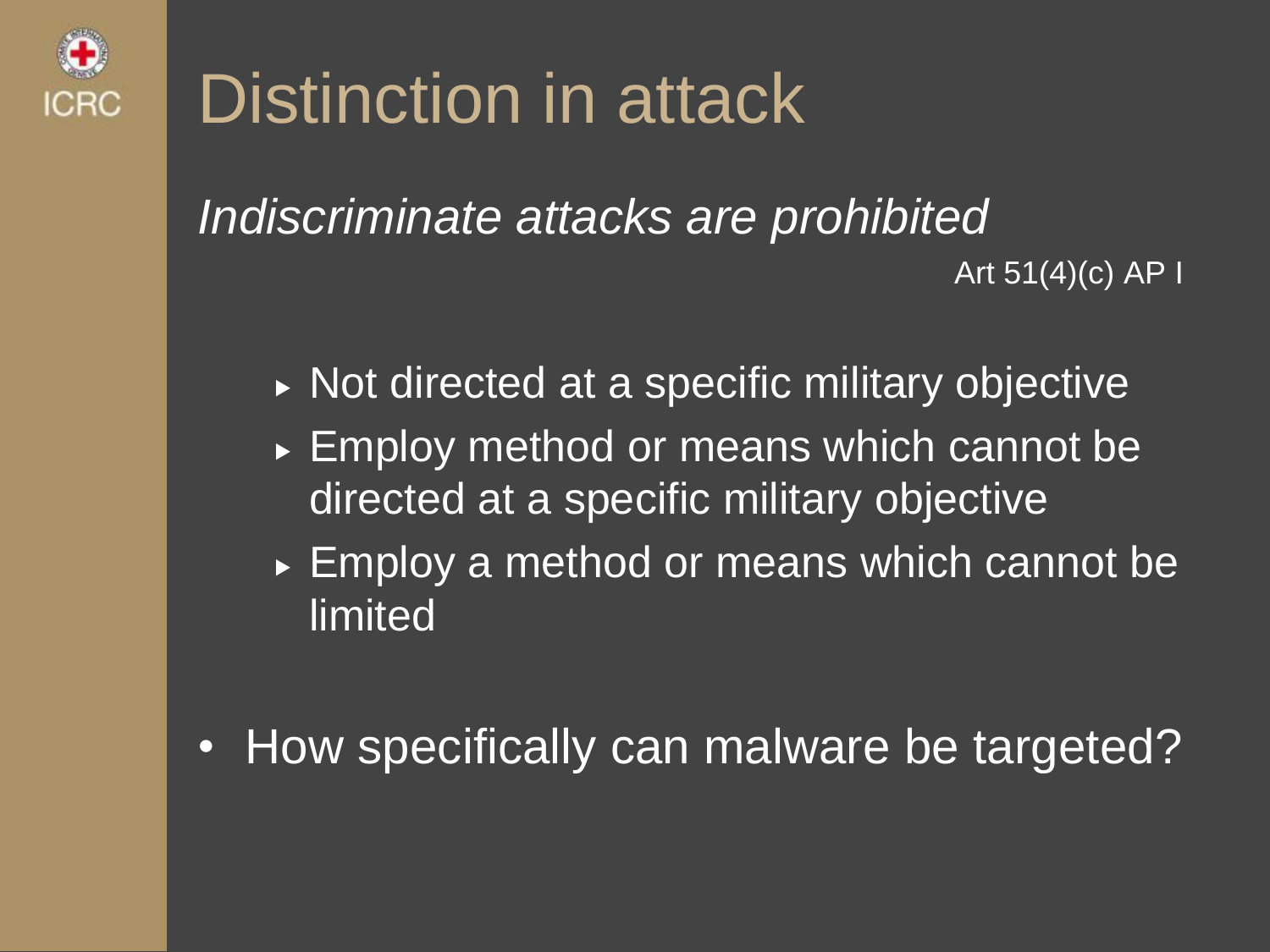

## Proportionality in attack

Prohibited:

*An attack which may be expected to cause incidental loss of civilian life, injury to civilians, damage to civilian objects, or a combination thereof,* 

*which would be excessive in relation to*

*the concrete and direct military advantage*  **anticipated Art 51(5)(b)** AP I

- Damage includes impairing functionality
- 2<sup>nd</sup> and 3<sup>rd</sup> order effects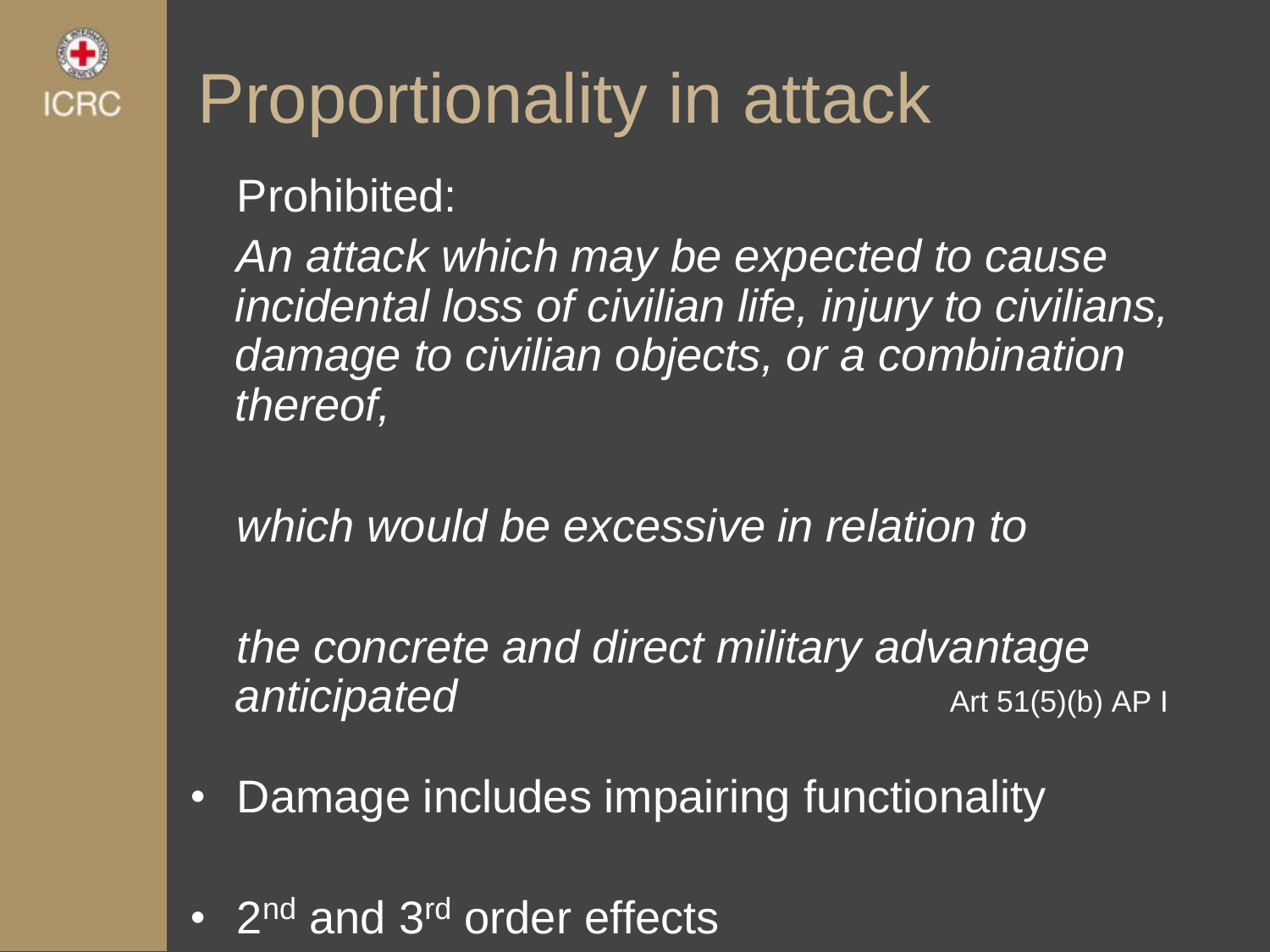

### Precautions in attack (and other ops)

*In the conduct of military operations, constant care shall be taken to spare the civilian population, civilians and civilian objects.*

Art 57(1) AP I

- Need to understand the target
	- "*…Mission planners should have, where feasible, appropriate technical experts available to assist them in determining whether appropriate precautionary measures have been taken.*"

Tallinn Manual, p. 166